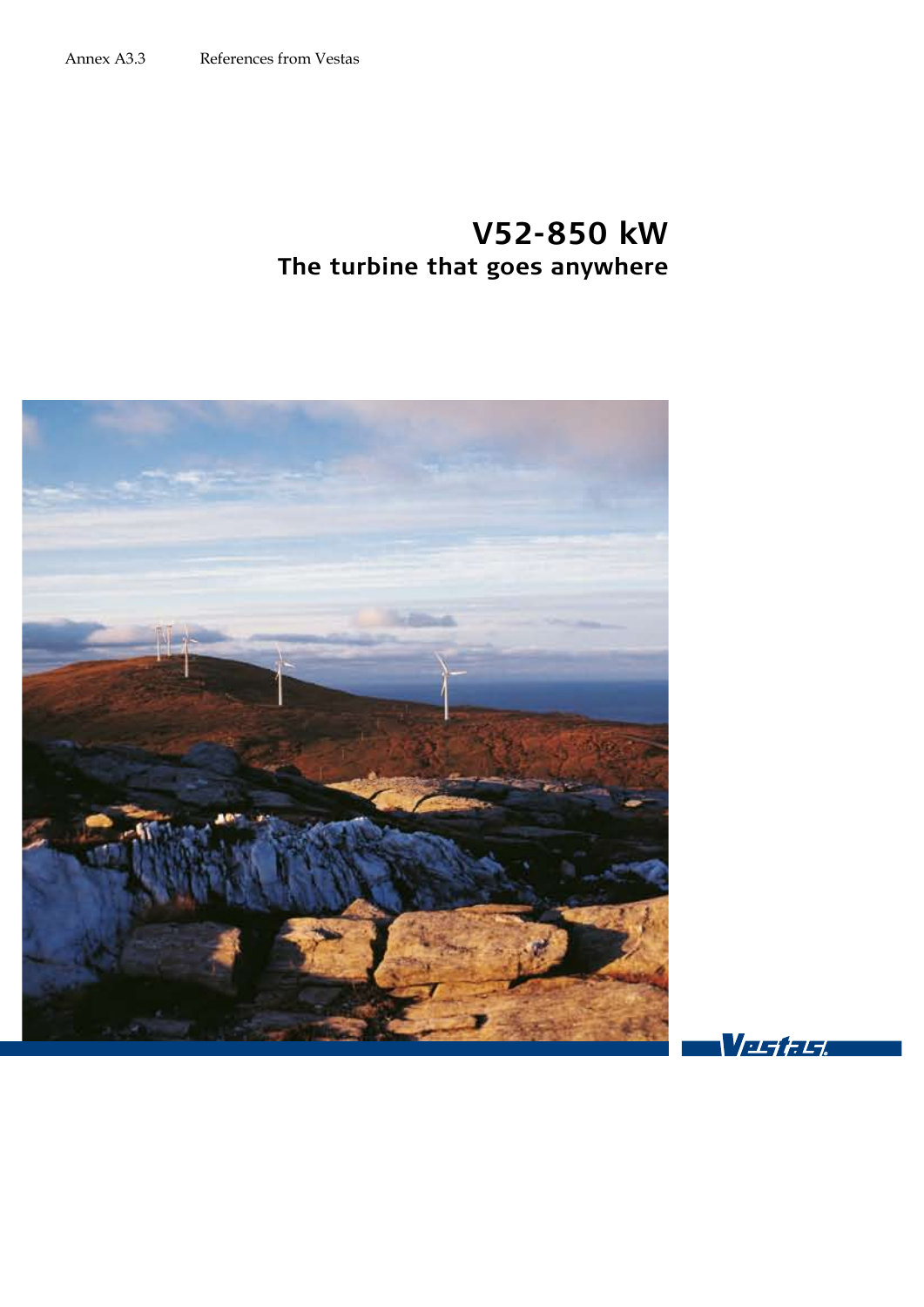

## **Versatile, efficient, dependable – and popular**

The highly efficient operation and flexible configuration of the V52 make this turbine an excellent choice for all kinds of wind conditions. In addition, thanks to its modest dimensions, the V52 is simple and cost-effective to transport and install. If you add in robust construction, thoroughly tested components and an enviable track record, it is easy to see why Vestas has erected more V52s than any other turbine in its portfolio – approximately 1500 turbines, all over the world.

One of the factors that contribute to the success of the V52 is OptiTip®, its pitch regulation system. This system features microprocessors which control the pitching of the blades, thus ensuring continuous adjustment to maintain optimal blade angles in relation to the prevailing wind. At the same time, OptiTip® makes it possible to keep sound levels within the limits stipulated by local regulations.

# **The optimal solution**

Another innovative feature of the V52 is the OptiSpeed®\* generator. This is a significant advance in wind turbine technology and makes a major contribution to the efficiency of the V52. In practice, it allows the turbine rotor speed to vary between 14 and 31 rpm depending on the conditions at any given time.

While the technology involved may be advanced, its purpose is simple: to maximise output. It does this by tapping the higher efficiency of slow and variable rotation, storing excess energy in rotational form and exploiting the full force of transient gusts. All told, OptiSpeed® boosts annual energy production.

As an added benefit, OptiSpeed® also reduces wear and tear on the gearbox, blades and tower on account of lower peak loading. Moreover, as turbine sound is a function of wind speed, the lower rotation speeds made possible by OptiSpeed® naturally reduce sound levels.

Finally, OptiSpeed® helps the V52 deliver better quality power to the grid, with rapid synchronisation, reduced harmonic distortion and less flicker.

Quite simply, OptiSpeed® means more output, better quality power and less mechanical strain and sound.

## **Proven Performance**

Wind power plants require substantial investments, and the process can be very complex. To assist in the evaluation and purchasing process, Vestas has identified four factors that are critical to wind turbine quality: energy production, operational availability, power quality and sound level.

We spend months testing and documenting these performance areas for all Vestas turbines. When we are finally satisfied, we ask an independent testing organisation to verify the results – a practice we call Proven Performance. At Vestas we do not just talk about quality. We prove it.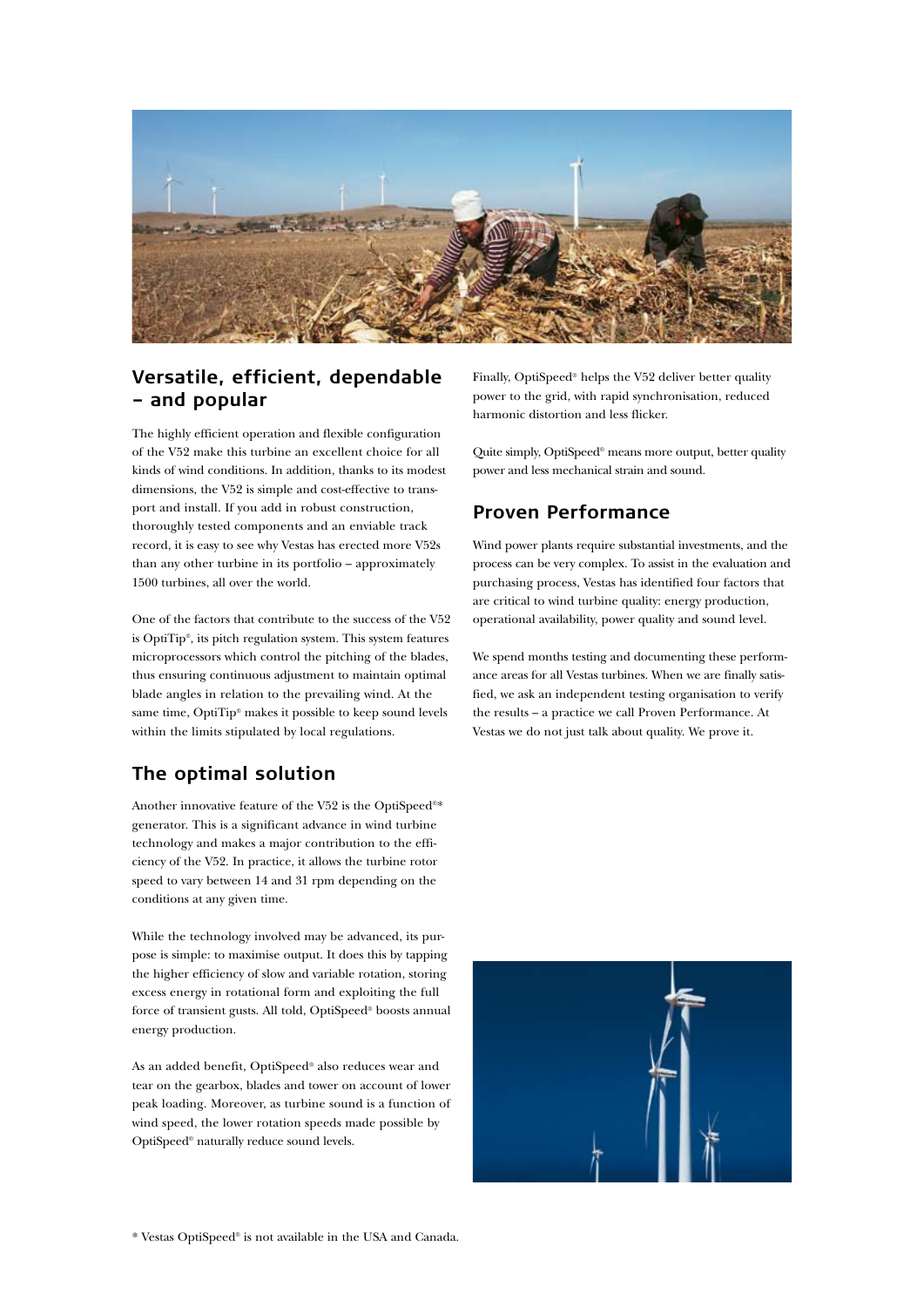



*The figure above illustrates the power curves at different sound levels for the V52-850 kW turbine, which is equipped with OptiSpeed®.*



*The sound output level can be adjusted by varying the revolution speed of the turbine as illustrated in the figure above. It clearly shows the sound level advantages of lower speeds of revolution because the sound level is approximately 7 dB(A) lower at 4 m/s than at 8 m/s. For other sound levels, the benefit can be as much as 10 dB(A). Please note that a decrease of 3 dB(A) represents a halving of the sound level.*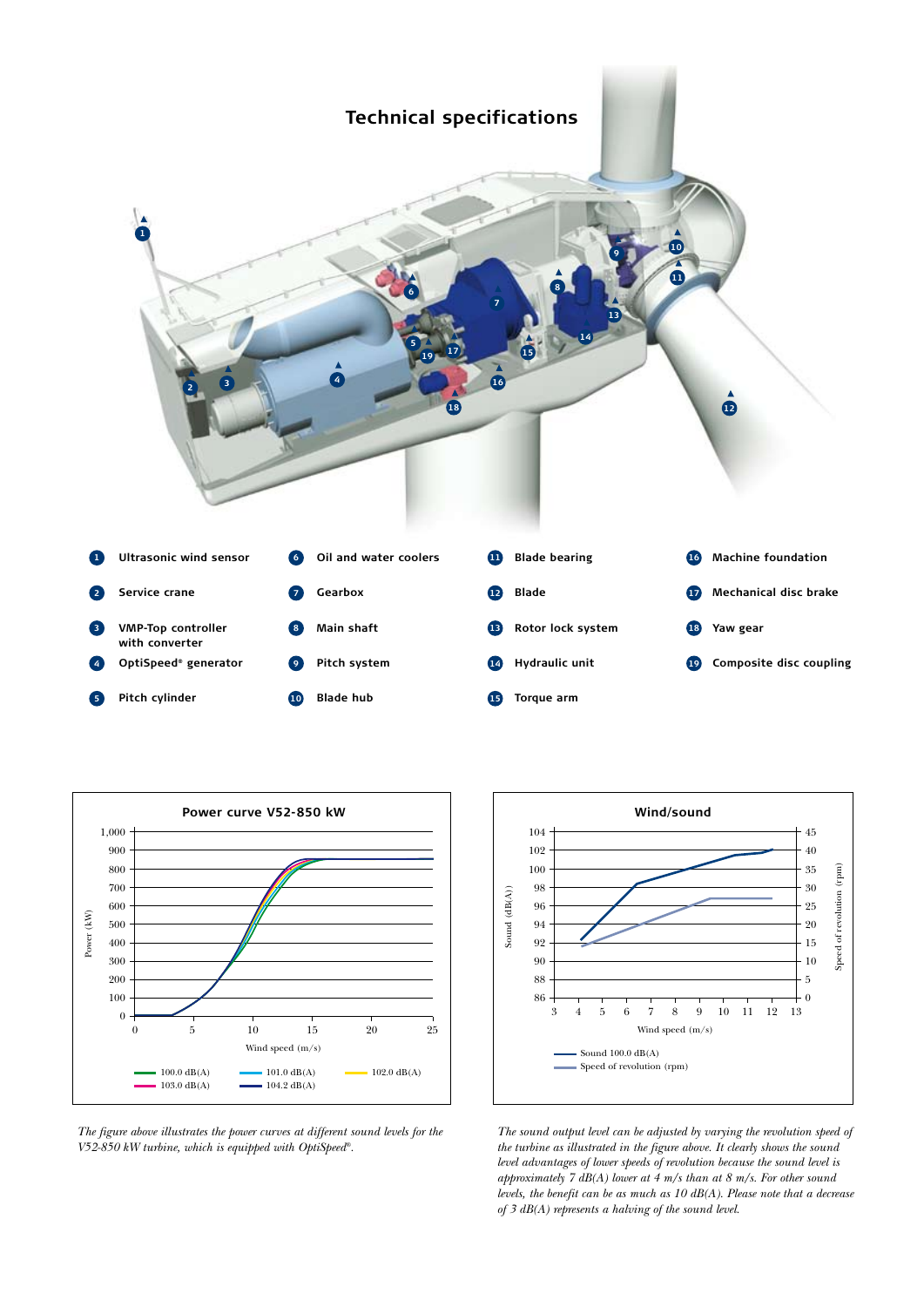







*OptiSpeed® allows the rotor speed to vary within a range of approximately 60 per cent in relation to nominal rpm. Thus with OptiSpeed®, the rotor speed can vary by as much as 30 per cent above and below synchronous speed. This minimises both unwanted fluctuations in the output to the grid supply and the loads on the vital parts of the construction.* 

#### **Rotor**

| Diameter:             | 52 <sub>m</sub> |
|-----------------------|-----------------|
| Area swept:           | 2,124           |
| Nominal revolutions:  | $26 \text{ yr}$ |
| Operational interval: | $14.0 -$        |
| Number of blades:     | 3               |
| Power regulation:     | Pitch           |
| Air brake:            | Full 1          |
|                       |                 |

 $124 \text{ m}^2$ i rpm  $\overline{0.0}31.4$  rpm tch/OptiSpeed® all blade pitch

#### **Tower**

Hub height: 40 m, 44 m, 49 m, 55 m,

60 m, 65 m, 74 m, 86 m

### **Operational data**

Cut-in wind speed:  $4 \text{ m/s}$ Nominal wind speed: 16 m/s Cut-out wind speed: 25 m/s

#### **Generator**

```
Nominal output:
Operational data: 50 Hz/60 Hz
```
Type: <br> Asynchronous with OptiSpeed®<br> Nominal output: <br>  $850 \text{ kW}$ 690 V

#### **Gearbox**

Type: 1 planet step/2-step parallel axle gears

### **Control**

```
Type: Microprocessor-based monitoring of all 
                     turbine functions as well as OptiSpeed®
                     output regulation and OptiTip® pitch 
                     regulation of the blades.
```
#### **Weight**

| Nacelle:        | 22t             |                |                  |          |
|-----------------|-----------------|----------------|------------------|----------|
| Rotor:          | 10 <sub>t</sub> |                |                  |          |
| Towers:         | <b>IEC IA</b>   | <b>IEC IIA</b> | DIBt II          | DIBt III |
| Hub height:     |                 |                |                  |          |
| 40 <sub>m</sub> | 40t             |                |                  |          |
| 44 <sub>m</sub> | 45t             |                |                  |          |
| 49 <sub>m</sub> | 50t             |                |                  |          |
| 55 <sub>m</sub> | 55t             | 50t            |                  |          |
| 60 <sub>m</sub> | 70t             | 70t            |                  | 70t      |
| 65 <sub>m</sub> | 75t             | 75t            |                  | 75t      |
| 74 m            |                 |                | 95t              |          |
| 86 <sub>m</sub> |                 |                | 110 <sub>t</sub> |          |

*t = metric tonnes*

DIBt towers are only approved for Germany.

All specifications subject to change without notice.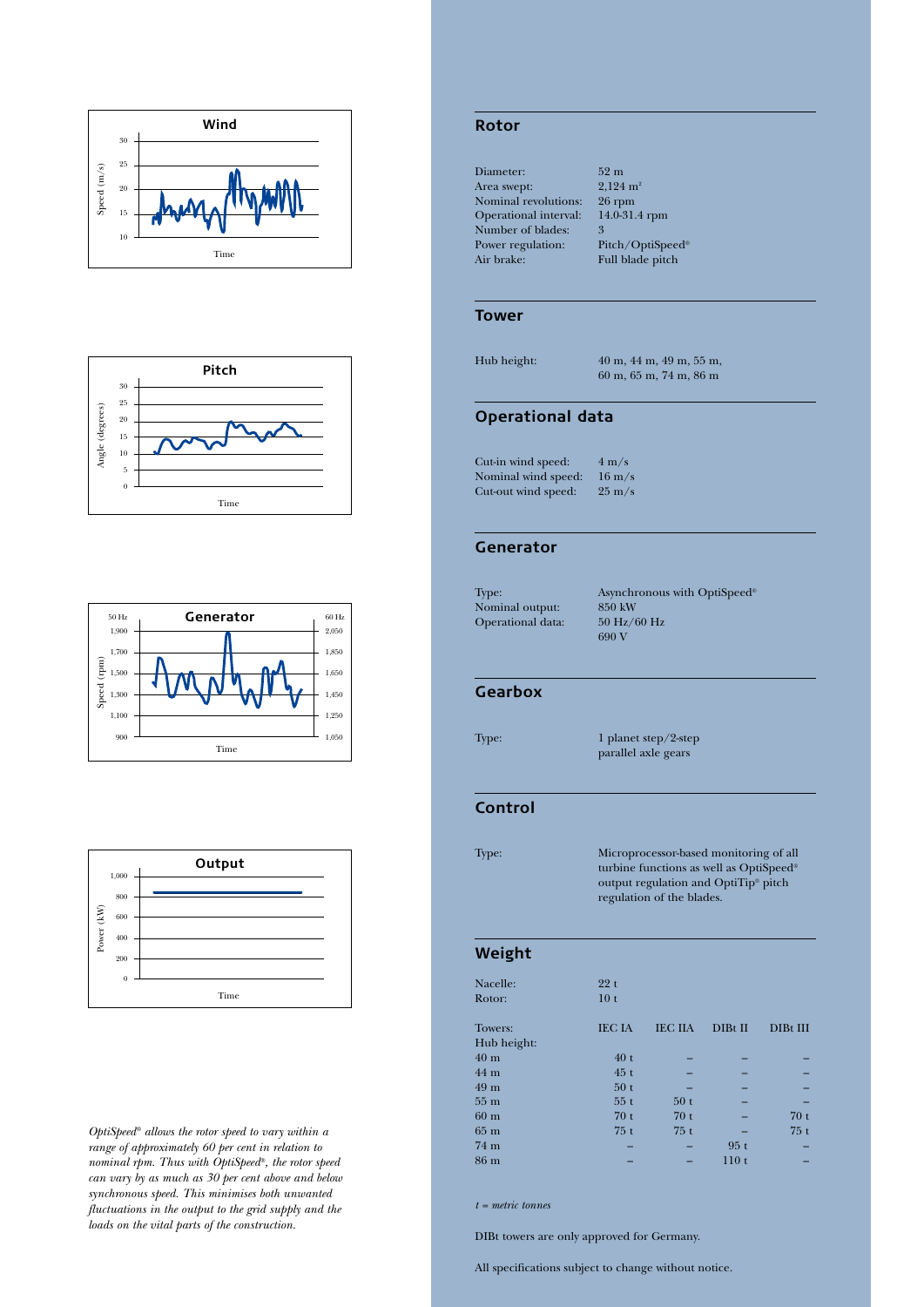# **The turbine that goes anywhere**



If you have a viable wind power site, chances are that the V52 will do well there. That is because at Vestas, we have devoted the last 25 years to expanding the range of conditions under which wind can be profitably harnessed – and because the V52 represents Vestas at its most versatile.

An all-round performer, this 850 kW wind turbine is our most adaptable turbine, well suited for a broad spectrum of medium and high winds. This is why we have installed approximately 1500 V52s all over the world.

Several factors contribute to the flexibility of this wind turbine. Not only is the V52 available with eight different tower heights, but its modest size and remarkable sound

profile also make it the perfect choice for both populated and remote locations. As a finishing touch, its compact dimensions make overland transport simple.

The V52 is also the only kW-class turbine to be fitted with OptiSpeed®, a technology that allows the rotor speed to vary within a range of approximately 60 per cent in relation to nominal rpm. This means that with OptiSpeed®, the rotor speed can vary by as much as 30 per cent above and below synchronous speed. OptiSpeed® thereby maximises the aerodynamic efficiency of the rotor in response to changing wind conditions – and provides yet another instance of how Vestas' versatility enhances the delivery of dependable power.